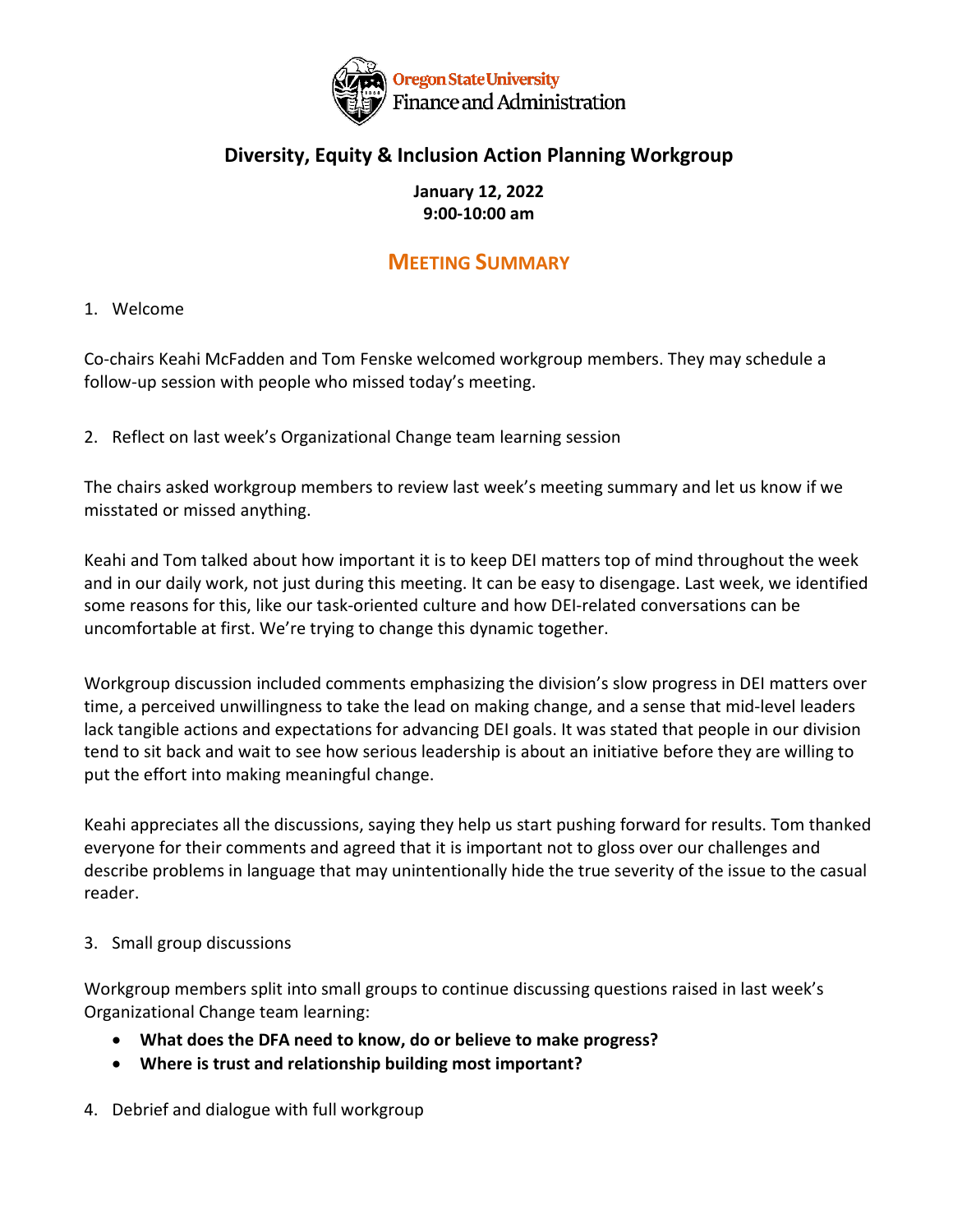Workgroup members reported back about the conversations in small groups about what the division needs to make progress around DEI matters.

- We need acknowledgement that DEI work is a priority and is a legitimate part of everyone's jobs. It should be clearly defined in position descriptions. Division leaders and our peers need to commit to making progress.
- We need to empower people at all levels to engage with DEI efforts.
- We need a shift in culture, such that when people recognize things like microaggressions or structural barriers, they feel obligated and empowered to speak out without fear of retaliation.
- Management needs to be active participants along with front-line staff, pulling us together, not just observing. Trust needs to be built. Leadership needs to provide a framework that enables the DFA community to do this work together. Important ways they can do this are by modeling vulnerability and humility while committing to taking specific DEI actions.
- There is some concern about explicit opposition to DEI work in pockets of the division. Racist and intolerant behaviors and attitudes are not in alignment with our shared values and should not be allowed in the workplace. Concern about making sure supervisors are held accountable for addressing inappropriate behavior.
- We need to be sure that we are hearing the voices of people who are most impact by inequities. We need to build trust and center the experiences of people of color across the OSU community, not just within the division.
- The division's DEI efforts need to be both top-down from leadership and bottom-up. We will have better outcomes if we aren't directive to DFA units, but rather invite people to come together to participate and build something collectively.
- We should aggregate and analyze data about the perspectives and attitudes of people in the division to inform a slate of educational activities and recommended actions.
- We should have a deep understanding of the demographics of the division, how search committees make decisions, and how the division's applicant pools for recruitments compare to our goals. Is there a DFA requirement/policy to use search advocates?
- How do we build trust with other organizations and departments, so that the DEI action plan we're creating isn't perceived as a to-do list from above? How do we get buy-in, trust and willingness to participate by employees and managers, rather than making them feel defensive or wrong? We are trying to get people to make progress from their starting point, not judge them about what they are already doing (or not doing).
- Part of building that trust with colleagues will come as members of this workgroup get more comfortable with these concepts, so we can each start talking with our coworkers and teams within our units. Let's practice getting more comfortable and start sharing what we learn with others, even in small ways.
- We need to give people time and space within the workday to have these conversations, to share our backgrounds and experiences. If someone is the only person of color on their team, they may not feel comfortable speaking up; they may not feel confident they will be heard and understood. We should try to provide more opportunities for sharing so everyone can be heard.
	- o This connects to an earlier comment about making DEI efforts a part of people's daily work… it might increase people's ability to share experiences regularly, allow people to realize the wide range of different experiences people have, and enable people to take actions to make improvements.